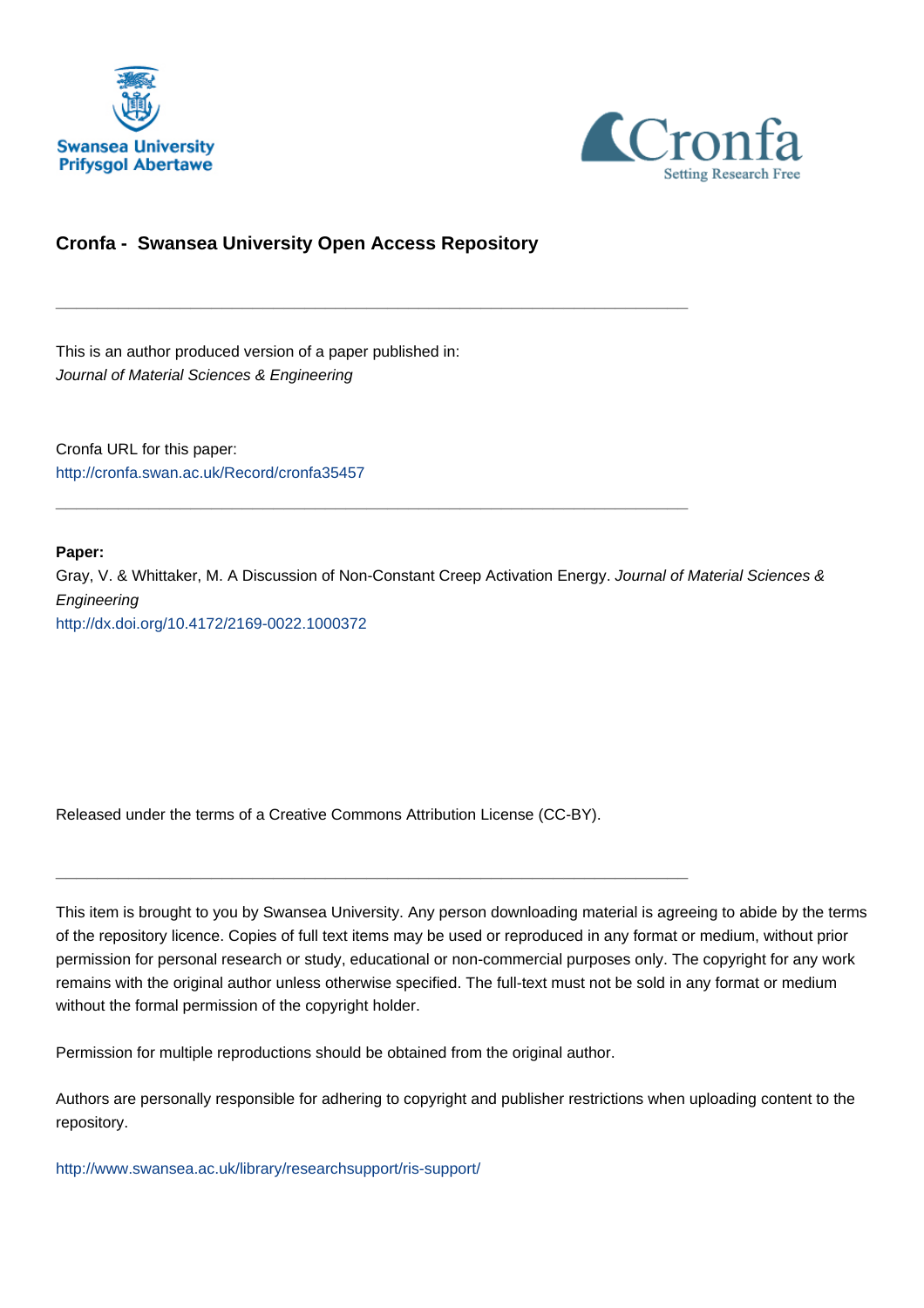

## **Journal of Material Sciences & Engineering**

expective and the control of the control of the control of the control of the control of the control of the control of the control of the control of the control of the control of the control of the control of the control o Perspective OMICS International

# A Discussion of Non-Constant Creep Activation Energy

#### **Gray V\* and Whittaker M**

*Institute of Structural Materials, Swansea University, Fabian Way SA1 8EN, UK*

#### **Abstract**

This paper explores the concept of creep activation energy, comparing the currently used Arrhenius equation to an outcome of the using Gibbs free energy. The consequence of these differing approaches is illustrated using large datasets. By examining the fundamental approach to creep activation energy, this article highlights potential advances in the field of creep in terms of activation energy, modelling, region splitting and mechanism mapping.

**Keywords:** Activation energy; Creep; Arrhenius; Gibbs; Region splitting

#### **Introduction**

Creep is a relatively new field of study with the first standards defined in the late 1940s and early 1950s [1-4]. The backbone of creep is the use of the Arrhenius equation to characterise the activation energy [5]. The Arrhenius equation is an empirical relationship that describes the effect of temperature on a rate constant, k:

$$
k = A \exp\left(-\frac{E_a}{RT}\right) \tag{1}
$$

Such that the activation energy is described by:

$$
E_a = -R \left( \frac{\delta \ln(k)}{\delta \left( \frac{1}{T} \right)} \right)_P \tag{2}
$$

Where, A is a factor of the system,  $E_{a}$  is the activation energy, R is the gas constant, and T is the temperature. This relationship was defined from empirical evidence to describe the chemical process of diffusion [5], and was applied to creep such that activation energy could be determined by the following relationships:

$$
Q_c = R \left( \frac{\delta \ln(t_f)}{\delta \left( \frac{1}{T} \right)} \right)_{\sigma} \tag{3a}
$$

$$
Q_c = -R \left( \frac{\delta \ln(\dot{\varepsilon}_{min})}{\delta \left( \frac{1}{T} \right)} \right)_{\sigma} \tag{3b}
$$

Where  $Q_c$  is the activation energy in kJ/mol,  $t_f$  is the time to failure,  $\varepsilon_{\text{min}}$  is the minimum creep rate, and  $\sigma$  is stress in MPa. The use of  $\mathfrak{t}_{\mathrm{f}}$  or  $\varepsilon_{\text{min}}$  is not discussed here as it is considered a separate issue. This form of creep activation energy in eqn. (3) is the most commonly used [6] and forms the backbone of most creep lifing models [7].

In thermodynamic terms, the Arrhenius activation energy closely resembles that of a canonical system where the system temperature, activation volume and number of microstates are constrained. In this case, microstates refer to the individual events of each mechanism such that 'constant microstates' assumes a fixed total number of diffusing atoms and/or dislocations. Constraining a creep test to this definition is problematic in that although a test specimen is constrained by being a solid, the activation volume changes with mechanism. Thinking about diffusion, the activation volume is one atomic volume, whereas the activation volume of a dislocation is a multiplication of dislocation length, Burgers vector and distance to saddle point which is substantially

greater. Therefore a change in mechanism from diffusion to dislocation would not be characterised by the canonical or Arrhenius system.

In 1961, Davies proposed using the Gibbs free energy to model a creep system and thus activation energy [8]. He described the system as isothermal-isobaric meaning constant temperature and constant pressure. In 1964 Gibbs substantiated Davies approach [9]. Taking eqn. (1) and using the Gibbs free energy as the activation energy it yields:

$$
E_a = kT^2 \left( \frac{\partial \ln(k)}{\partial T} \right)_r = \Delta H - T \left( \frac{\partial \Delta H}{\partial T} \right)_r + T^2 \left( \frac{\partial \Delta S}{\partial T} \right)_r \tag{4}
$$

Where H is enthalpy, S is entropy and  $\tau$  is the shear stress of the activation event. To deal with eqn. (4) we assume the specimen is in the lowest energy state possible and that that energy state is a ground state that includes dislocations and internal stresses i.e. minimum energy for a system with flaws rather than an absolute minimum energy system. This means the second law of thermodynamics gives the following relationship:

$$
T dS = dU - \tau dV \tag{5}
$$

If the system is in an excited state then  $S=S_1+\Delta S$ ,  $U=U_1+\Delta U$  and V=V<sub>1</sub>+ $\Delta$ V leading to:

$$
T d\Delta S = d\Delta U - \tau d\Delta V \tag{6}
$$

Implementing eqn. (6) we get:

$$
\left(\frac{\partial \Delta H}{\partial T}\right)_r = T \left(\frac{\partial \Delta S}{\partial T}\right)_r \tag{7}
$$

Taking eqn. (7) and substituting into eqn. (4) we get the following description of activation energy:

$$
E_a = \Delta H = d\Delta U - \tau \, d\Delta V \tag{8}
$$

It is at this point Gibbs concludes with defining activation energy for thermally activated glide in terms of ΔG rather than ΔH [9].

This approach to creep activation energy using the Gibbs free energy has wider implications than observed by Davies [8] and

**\*Corresponding author:** Dr. V Gray, Research Officer, Institute of Structural Materials, College of Engineering, Swansea University, UK, Tel: +44 1792602061; E-mail: v.a.gray@swansea.ac.uk

**Received** August 17, 2017; **Accepted** August 31, 2017; **Published** September 11, 2017

**Citation:** Gray V, Whittaker M (2017) A Discussion of Non-Constant Creep Activation Energy. J Material Sci Eng 6: 372. doi: 10.4172/2169-0022.1000372

**Copyright:** © 2017 Gray V, et al. This is an open-access article distributed under the terms of the Creative Commons Attribution License, which permits unrestricted use, distribution, and reproduction in any medium, provided the original author and source are credited.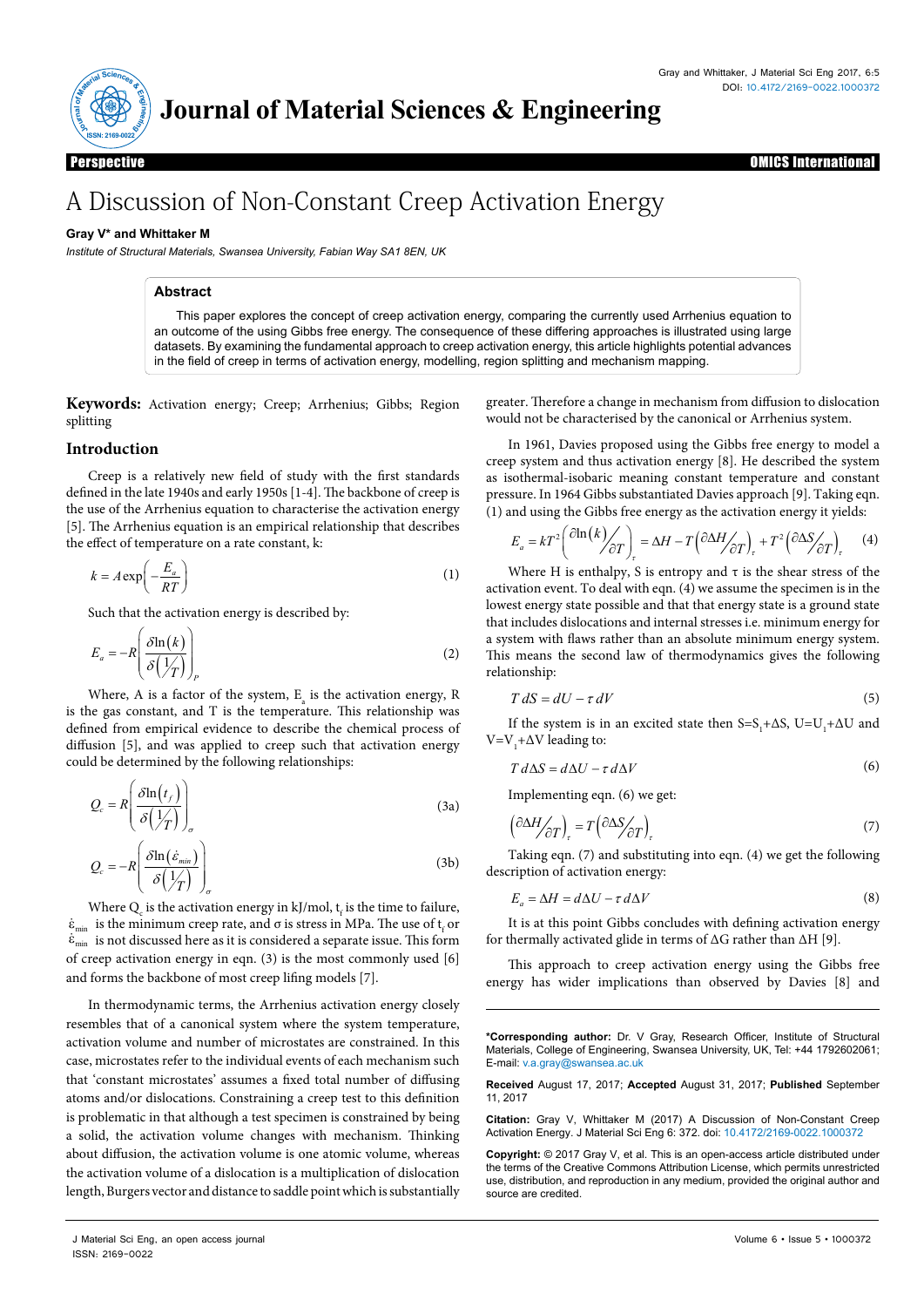Gibbs [9]. Putting eqn. (8) in traditional creep notation, observing for a uniaxial test τ is proportional to σ, noting that ΔV refers to the activation volume of a creep mechanism rather than specimen volume:

$$
Q_c = -R \left( \frac{\delta \ln \begin{pmatrix} s \\ \varepsilon_{min} \end{pmatrix}}{\delta \begin{pmatrix} 1/T \\ T \end{pmatrix}} \right)_\sigma - \sigma \Delta V \tag{9a}
$$

$$
Q_c = R \left( \frac{\delta \ln(t_f)}{\delta \left( \frac{1}{T} \right)} \right)_{\sigma} - \sigma \Delta V \tag{9b}
$$

Considering eqns. (3) and (9), we see a difference in the definition and behaviour of activation energies for an Arrhenius and Gibbs system respectively. For an Arrhenius system we expect constant activation energy with respect to increasing stress for each mechanism [10]. For a Gibbs system we expect an almost linear relationship between activation energy and stress for each creep mechanism. From an initial inspection of the literature, we see evidence for creep activation energy behaving according to a Gibbs system (Figure 1) [11-13].

For more substantial evidence that creep activation energy follows the Gibbs rather than Arrhenius definition, we need to consider larger datasets. Looking at 2.25Cr-1Mo steel (Grade 22) taking the collective NIMS datasheets 3b and 36b for tube and plate respectively, giving a total of almost 700 results are analysed. When we derive the activation

energy using  $ln(t_f)$  vs. 1/T we see a linear decline in activation energy with respect to increasing stress.

In Figure 2 we see three different 'regions' which relate to possible changes in mechanism as described by Maruyama [14]. Within each of these regions, the activation energy declines linearly with stress acting as a Gibbs system rather than Arrhenius.

The problem in defining creep using eqn. (9) is that activation energies for mechanisms such as diffusion/dislocations are derived from simulations such as Molecular Dynamics which are calculated at close to zero stress [15,16]. From Figure 2 we see that the zero stress values of test data derived activation energies for each region vary widely and reach unrealistically high values. This is a common problem for creep activation energies, for example, 9Cr-1Mo steel has reported activation energies ranging from 407-1172 kJ/mol [17-19]. As such, although the linear decrease in activation energy expected from the Gibb's approach is observed, the unrealistically high activation energy values are still derived.

The Arrhenius and Gibbs activation energies are used for chemical and gaseous systems with no limitation on pressure or stress. Under these conditions it is assumed that the activation energy is a result of the absolute amount of thermal and kinetic energy introduced to the system. For a solid there is an upper limit to the amount of stress it can withstand at a specific temperature therefore introducing a



J Material Sci Eng, an open access journal Volume 6 • Issue 5 • 1000372 ISSN: 2169-0022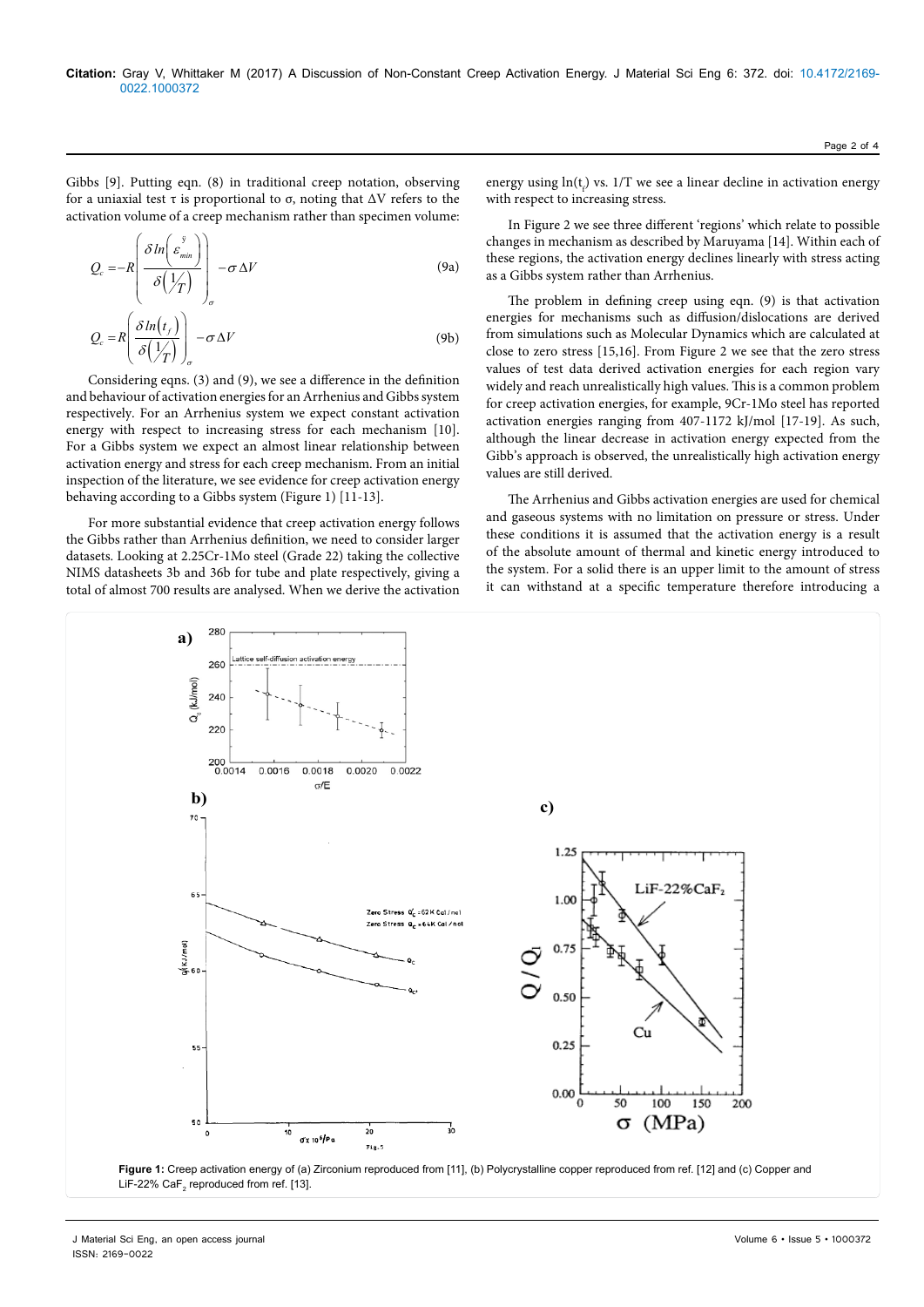limit to the system. Determining this limit would require substantial calculations for each specific system and would have variations for each melt of the same material. To approximate the kinetic/thermal limit the temperature dependent Ultimate Tensile Stress ( $\sigma_{\text{UTS(T)}}$ ) or Yield Strength provide an easily obtained approximation as these values represent material properties characterising the materials reaction to kinetic/thermal energy input. In energy terms the UTS(T) closest represents the upper limit of thermal and kinetic energy the system can take before destruction which leads to the idea of evaluating creep at a normalised stress i.e. at constant σ/σ<sub>UTS(T)</sub> [20]. When we implement this for eqn. (9), the  $\sigma\Delta V$  term significantly reduces its impact as seen in Figure 3. Indeed, at zero stress the activation energies are red~280 kJ/mol, green ~300 kJ/mol, and blue ~315 kJ/mol which is close to the activation energies for α-Fe self-diffusion, and dislocation processes [21].

Looking at Figures 1 and 2, creep activation energy linearly declines with increasing stress consistent with the description of activation energy resulting from the Gibbs free energy approach and in contradiction to the Arrhenius equation. From Figures 2 and 3, we see that limiting our system to a maximum energy state through evaluation

at constant normalised stress produces more realistic activation energies that are less affected by increasing stress. These outcomes are significant for the field of creep in terms of modelling, region splitting, and mechanism mapping.

When it comes to modelling creep, there are a significant number of methods. The most well-known is the power-law approach which determines the creep mechanism from a combination of Arrhenius activation energy and exponent n value. Beside the issue of Arrhenius activation energy often producing high values which are unphysical, the n exponent is not physically based and requires significant interpretation. Arguably, if the modelling approach is accurate, then the activation energy should produce realistic values that accurately reflect the creep mechanism and as such address where and how to region split [10]. Additionally, if incorrect activation energies are inputted into creep models then the ability for that model to predict creep properties lies in its ability to compensate and cope with an incorrect assumption.

One of the great challenges of creep is the construction of a creep mechanism map. The mechanism map is a representation of the stress